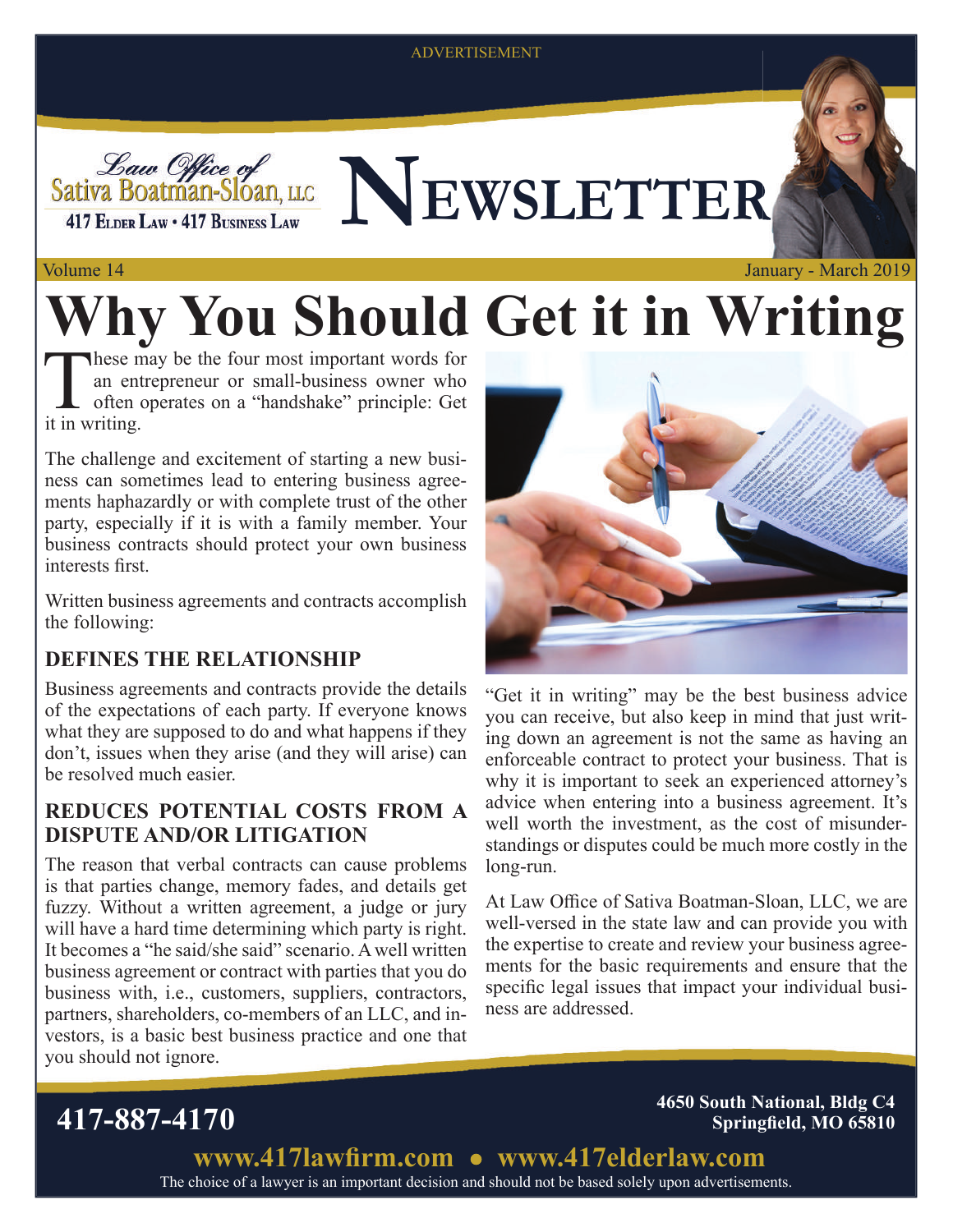### **Are You Prepared? The Importance of Organizing Documents for Your Designees**

New Year means it's time to act on your reso-<br>lutions. Getting organized is one of the top 10<br>New Year's resolutions, according to a recent lutions. Getting organized is one of the top 10 New Year's resolutions, according to a recent Reader's Digest survey.

Organizing your home and office are lofty goals and can lessen the chaos of your everyday life. However, consider how important it is to have your personal and financial documents organized and to share this information along with their location with appropriate individuals.

Life's emergency situations require advanced preparation and planning. Your spouse and adult children—and any others who would need to handle your financial affairs—should know the location of all papers, contracts, documents, policies and other needed information in case something happens. They should know to whom to turn for advice in case of any of these emergencies:

- **Natural Disasters.** It seems like every day on the news there are more reports of massive natural disasters—devastating fires in California, hurricanes on the East coast, floods where it has never flooded before.
- **Theft.** Theft of personal belongings can happen quickly at your home, office or in a public parking lot.
- **Sudden Illness.** Sudden illness or injury could leave you incapacitated with your loved ones not knowing how to gain access to your important documents, such as your durable power of attorney.
- **Contingency Plans.** While traveling out of town or overseas in our current environment, a situation may occur where you need your trusted individual to have access to your personal or financial information.

With online banking and bill paying, it is easier than ever to move money around, but harder for your designees to find out what's where. Prepare a list of all your accounts (bank, credit card, investment and retirement) as well as household bills and insurance (health, home and auto). Share the information with your designees. These documents can be stored online as long as you

NEW VGOAL<br>YEAR VPLAN<br>WEAR VACTION

share your log-in and password, but also keep a paper copy in a secure location.

Your team consisting of your tax preparer, financial advisor, estate planner and attorney may know what is going on with your money and your estate plan and can help to sort out the details of your intentions for your designees. Make a list of their names, contact information, and what they do for you. Better yet, invite your heirs to your next meeting so they will be more comfortable working with a team they know.

Kick off the New Year by making sure your personal and financial documents are organized and secure. Then, share their location with the designee(s) you'll depend on. It will give you and your loved ones peace of mind and make things easier during a stressful situation.



### **What does it mean to W be "durable"? be**

A Power of Attorney should be "durable," which means that it will be valid even after a person is determined to be incompetent or unable to be located. In Missouri, to be considered durable, the Power of Attorney must state something equivalent to: "THIS IS A DURABLE POWER OF ATTORNEY AND THE AUTHORITY OF MY ATTORNEY, IN FACT, SHALL NOT TERMINATE ON MY BE-COMING DISABLED OR INCAPACITATED OR IN THE EVENT OF LATER UNCERTAINTY AS TO WHETHER I AM DEAD OR ALIVE."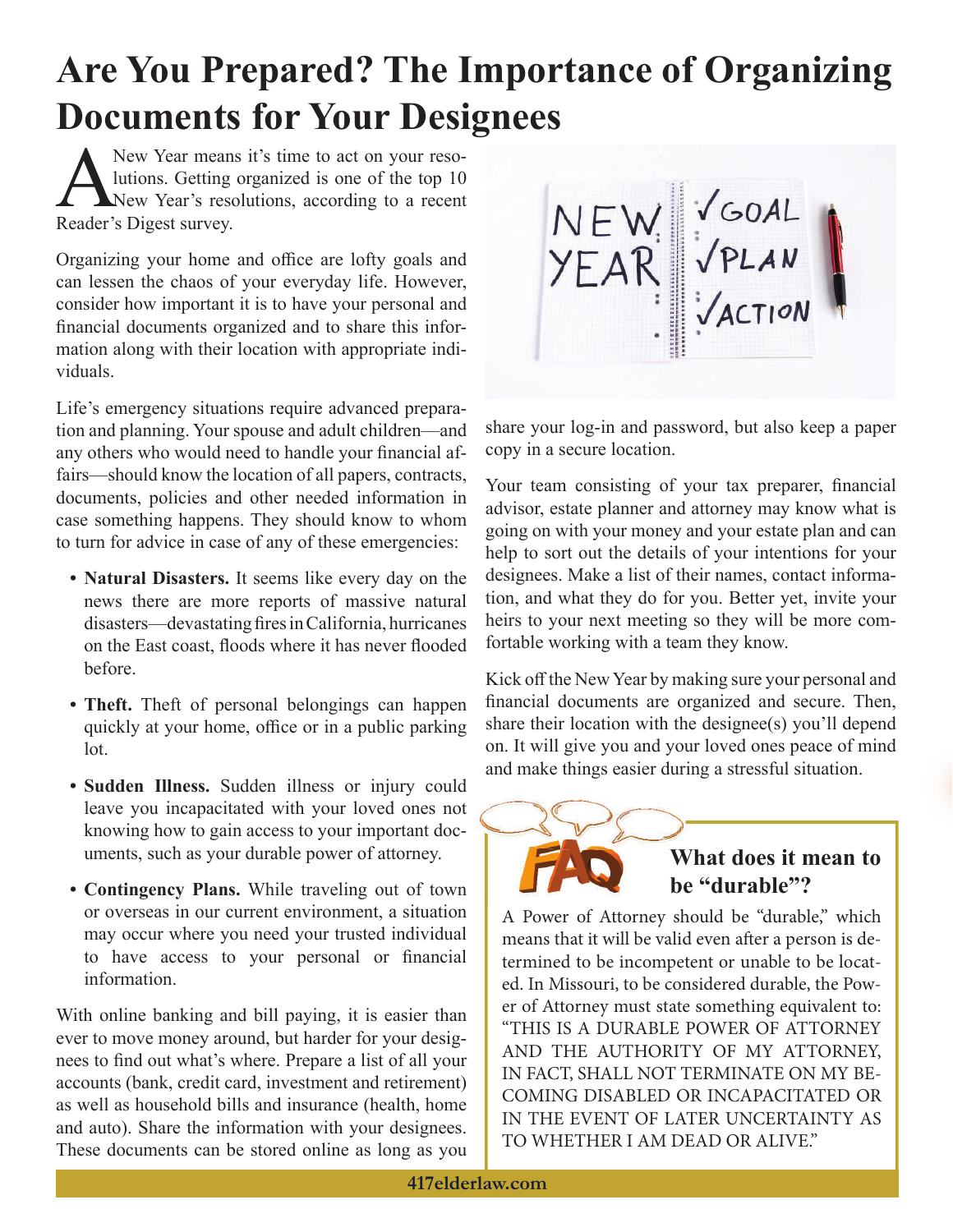### **Resolve to Save a Life and Give Blood**

*"Genuine concern for his fellow man has always distinguished the American citizen. That concern*  finds daily expression in countless acts of volun*tary service to the less fortunate, the sick, and the injured. No manifestation of this generosity of spirit is more expressive, and no gift more priceless in time of personal crisis, than the donation of one's blood. The voluntary blood donor truly gives life itself."* –Richard Nixon

January has been designated as National Volunteer Blood Donor month since 1969. Did you know that Community Blood Center of the Ozarks needs more than 60,000 donations annually to serve 41 hospitals in three states?

What better New Year's resolution is there than making a life-saving difference in our community? Demand for blood transfusions is typically higher at the beginning of the year, primarily because at the beginn elective surgeries had been postponed during the holiday season. h

> If you routinely give blood, thank you! If you haven't and are able, consider checking out CBCO's resources at www.cbco.org. www

### **What's Your ONE Thing?**

You've set your 2019 goals. Now it's time to take action.

To kick-start your inspiration and motivation for achieving all your goals, pick up Gary Keller's book "The ONE Thing."



## **How Music is Beneficial for Alzheimer's Patients**



It is estimated that more than 5 million people in the U.S. have Alzheimer's, a disease for which there is currently no cure. For many people suffering from this disease, music therapy can be an important element in their treatment plan.

Many of us enjoy and benefit from listening to music. Lasting memories of music can be a way to connect with loved ones with Alzheimer's and decrease their feelings of anxiety and depression. Music is beneficial for the patient and the caregivers.

Research finds that music can improve the mood of those who suffer from Alzheimer's and boost cognitive skills. Findings also indicate that memory for music is not affected by the disease.

According to an AARP article, music therapists who work with Alzheimer's patients describe seeing people "wake up" when the sounds of loved and familiar music fill their heads. Often, after months or even years of not speaking at all, they begin to talk again, become more social and seem more engaged by their surroundings. Some begin to remember names long forgotten. Some even do what Alzheimer's patients often cannot do as their disease worsens: They remember who they are.

Did you know?

Richard Cadbury was the first to introduce the Valentine's Day box of chocolates in 1868.

**417lawfi rm.com**